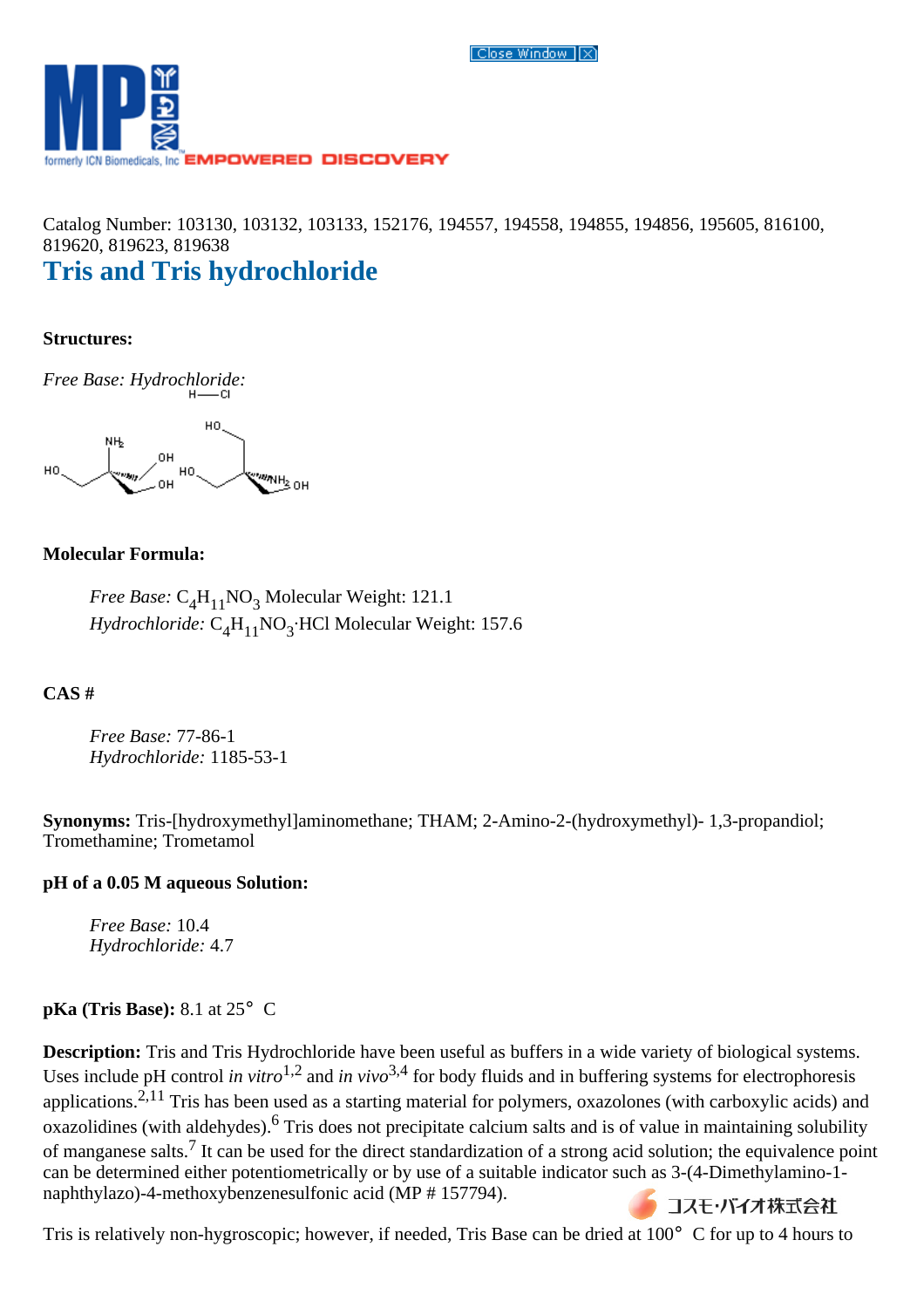remove any water.

**pH** at Temperature **g**  $\left| \n\begin{array}{ccc} \n\hline\n\end{array}\n\right|$  **g**  $\left| \n\begin{array}{ccc} \n\hline\n\end{array}\n\right|$  **g**  $\left| \n\begin{array}{ccc} \n\hline\n\end{array}\n\right|$  **M** Solution **5**°**C 25**°**C 37**°**C Tris HCl Tris Base** 7.76 || 7.20 || 6.91 || 7.02 || 0.67 7.89 || 7.30 || 7.02 || 6.85 || 0.80 7.97 || 7.40 || 7.12 || 6.61 || 0.97 8.07 || 7.50 || 7.22 || 6.35 || 1.18 8.18 || 7.60 || 7.30 || 6.06 || 1.39 8.26 || 7.70 || 7.40 || 5.72 || 1.66 8.37 || 7.80 || 7.52 || 5.32 || 1.97 4.48 || 7.90 || 7.62 || 4.88 || 2.30 8.58 || 8.00 || 7.71 || 4.44 || 2.65 8.68 || 8.10 || 7.80 || 4.02 || 2.97 8.78 || 8.20 || 7.91 || 3.54 || 3.34 8.88 || 8.30 || 8.01 || 3.07 || 3.70 8.98 || 8.40 || 8.10 || 2.64 || 4.03 9.09  $\parallel$  8.50  $\parallel$  8.22  $\parallel$  2.21  $\parallel$  4.36

Neither Tris Base or Tris Hydrochloride by themselves provide adequate buffering capacity. Generally the two need to be mixed together to provide a buffer with pH between 7 and 9 to provide adequate buffering. Typical mixtures would be:

Alternatively, Tris buffers can be made by using Tris Base and titrating with a hydrochloric acid solution to the desired pH value.

9.18 || 8.60 || 8.31 || 1.83 || 4.65 9.28 || 8.70 || 8.42 || 1.50 || 4.90 9.36 || 8.80 || 8.51 || 1.23 || 5.13 9.47 || 8.90 || 8.62 || 0.96 || 5.32 9.56 || 9.00 || 8.70 || 0.76 || 5.47

**Effects of Temperature on pH:** As Tris solutions decrease in temperature from  $25^{\circ}$  C to  $5^{\circ}$  C, the pH value increases an average of 0.03 units per  $\degree$  C. As the solution increases in temperature from 25 $\degree$  C to 37 $\degree$ C, the pH decreases an average of 0.025 units per  $\degree$  C.

**Effects of Concentration on pH:** Increasing the total Tris concentration from 0.05 M to 0.5 M will increase the pH by about 0.05. Decreasing the concentration from 0.05 M to 0.005 M will decrease the pH by about 0.05.

**Sterilization of Solutions:** Tris solutions can be autoclaved (121°C, 15 psi, 15 minutes) or sterile filtered.

**Solubility (Tris Base):** Soluble in water (550 mg/ml), ethylene glycol (79.1 mg/ml), methanol (26 mg/ml), anhydrous ethanol (14.6 mg/ml), 95% ethanol (22.0 mg/ml), DMF (14 mg/ml), acetone (2 mg/ml), ethyl acetate  $(0.5 \text{ mg/ml})$ , olive oil  $(0.4 \text{ mg/ml})$ , and chloroform  $(0.05 \text{ mg/ml})$ 

# **Availability:**

| Catalog Number | <i><b>Description</b></i>      | Si:                |
|----------------|--------------------------------|--------------------|
| 819620         | Tris, Ultra Pure               | コスモ・バイオ株式会社<br>15C |
|                | Purity: Not less than $99.9\%$ | $\parallel$ l kg   |
| 819623         |                                |                    |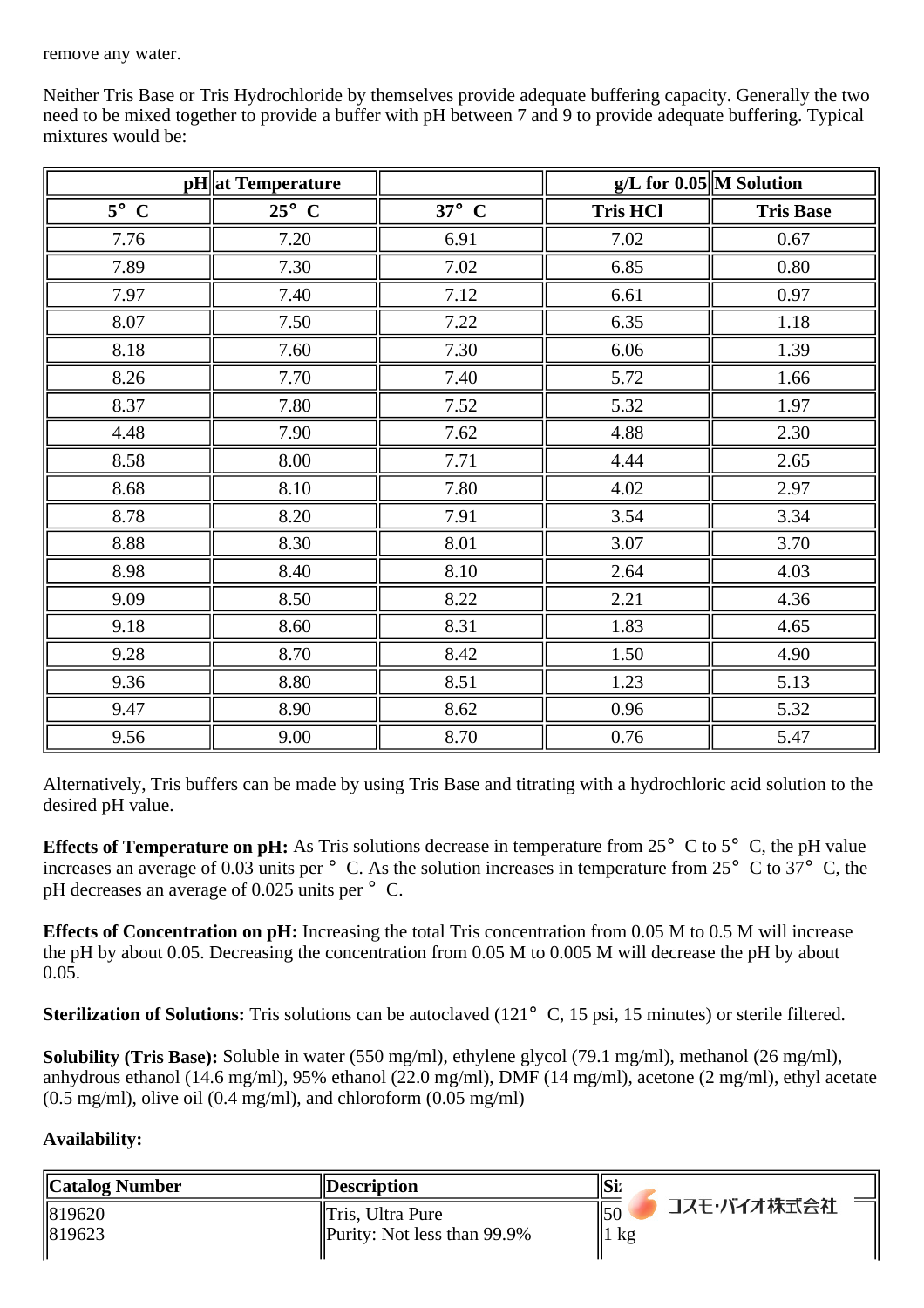| 819638 |                                                         | $\ 5 \underline{kg}\ $                                                                       |
|--------|---------------------------------------------------------|----------------------------------------------------------------------------------------------|
| 103133 | Tris<br>Purity: Not less than 99.95%                    | 100 g<br>250 g<br>500 g<br>$\vert 1 \text{ kg} \vert$<br>$5 \text{ kg}$<br>$ 10 \text{ kg} $ |
| 194557 | Tris, Cell Culture Reagent                              | 100 g<br>500 g<br>$\vert 1 \text{ kg} \vert$<br>5 kg                                         |
| 194855 | Tris, Molecular Biology Reagent                         | 100 g<br>250 g<br>500 g<br>$1 \text{ kg}$<br>$5 \underline{\text{kg}}$                       |
| 195605 | Tris, U.S.P. Grade<br>Purity: Not less than 99.95%      | $\overline{50}$ g<br>100 g<br>500 g<br>$ 1 \text{ kg} $                                      |
| 152176 | Tris<br>Purity: Approximately 99.0% to<br>99.5%         | 100 g<br>250 g<br>500 g<br>$\ln$ kg<br>$ 5 \text{ kg} $<br>$ 10 \text{ kg} $                 |
| 103132 | Tris, Technical Grade<br>Purity: Not less than 96%      | 500 g<br>$\ln$ kg<br>5 kg<br>$25 \text{ kg}$                                                 |
| 103130 | Tris Hydrochloride<br>Purity: Not less than 99%         | $\vert$ 100 g<br> 250 g <br>500 g<br>$\ln$ kg<br>5 kg                                        |
| 816100 | Tris Hydrochloride<br>Purity: Not less than 99%         | $\ln$ kg                                                                                     |
| 194558 | Tris Hydrochloride, Cell Culture<br>Reagent             | 100 g<br>500 g<br>$1 \text{ kg}$<br>5 kg                                                     |
| 194856 | Tris Hydrochloride, Molecular<br><b>Biology Reagent</b> | 100 g<br>250 g<br>500 g                                                                      |

#### **References:**

- 1. Bates, R.G., Vega, C.A. and White, D.R., *Anal. Chem.*, **v. 50,** 1295 (1978).
- 2. Nahas, G.G., *Ann. N.Y. Acad. Sci.*, **v. 92**, 333-812 (1961).
- 3. Nahas, G.G., *Pharm. Rev.*, **v. 14**, 447 (1962).
- 4. Nahas, G.G., "Use of an organic carbon dioxide buffer in vivo." *Science*, **v. 129**, 782 (1959).
- 5. Manfredi, F., Seiker, H.O, Spoto, A.P. and Saltzman, H.A., "Severe carbon **dioxide into into into the into divide into into the into divide into into the into the into**  $\mathbf{A}$ **,**  $\mathbf{v}$ **,**  $\mathbf{173}$ **, 999 (1960). v. 173**, 999 (1960).
- 6. Frump, J.A., *Chem. Rev.*, **v. 71**, 483-505 (1971).
- 7. McFarland, W.N. and Norris, K.S., "The control of pH by buffers in fish transport." *California Fish and*